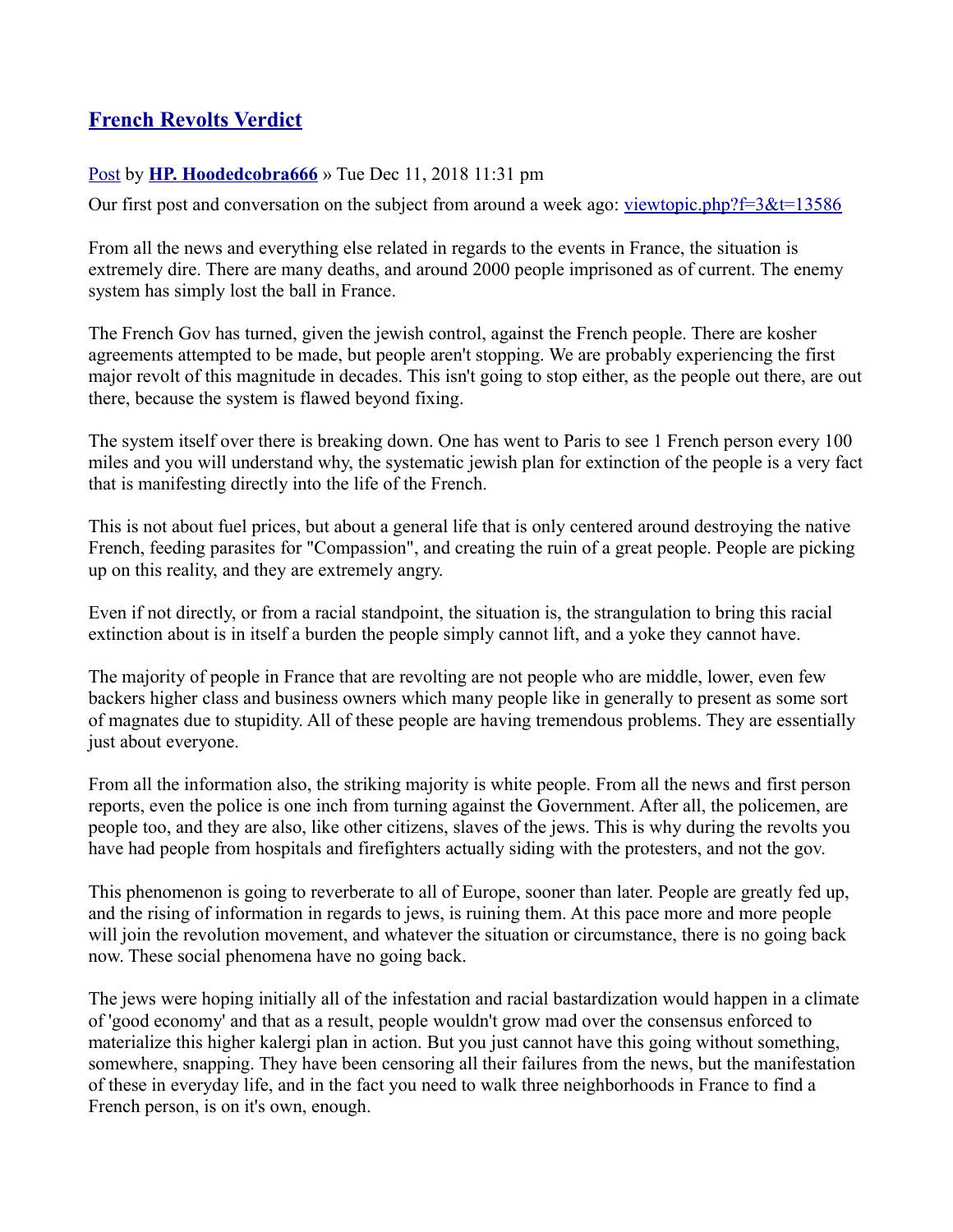What the enemy will essentially try to do, in classical actions they always do, they plant infiltrators on these movements that destroy them, early on, when they are grassroots, with longterm missions, to destroy and corrupt them little by little. This however cannot happen to this French movement as essentially, it has no defined organization or leadership, and it doesn't reflect class or anything else like that either. It is just the common voice of a suffering people who cannot take the jewish system of life anymore and see their own impending doom.

A situation with the migrants is that they always side with the government, in all of abuse, out of fear of being expulded, and since they do not have rights ex sanguinis citizens do, they can always be extorted by the native government on the fear of "Rising of Evil Nazis That Will Kick You Out" to vote, act, and behave, exactly as you see fit. Trump's election proved all these fears are utopic, but this Pavlovian fear is instilled on foreign people and this is something the jews do in order to rally them around. Trump didn't kill or remove anyone even if he is a "Nationalist".

This is another reason the jews are filling Europe with all the random people of the world, and low wage serfs. This low wage serfdom that is supported by cheap migrant labor (most of the time illegal and untaxable) is bound at some point to crash the rights of other, working class people, and the economy itself, since the incessant social policy of welfare and free gurbs destroys the economy by milking other generative people.

People like these migrants are in need, and always useful slaves to the jewish government, and additionally, if the system doesn't crash, you can steal a native country by elections, by having a "Socialist" party that is commie red, and automatically recruits these cheap soldiers or bases situations on "Class", rather than race or ex sanguinis living and citizenship of the people of a country. The types of political kosher trinkology that Hitler obliterated, that is. Hitler writes in his writings that even in his time, in the region of Ruhr in Germany, the jews have been bringing an endless supply of Black people, which were mining and working there as the 'new working class', in order to force mixing and work stealing of the natives. "The New Citizens of the Ruhr".

People were shocked as this was the 1920's but the same thing is happening all over today, and repeating. The jews do the tried and true methods of mixing to take down civilizations. And this whole Kalergi plan is one of these methods.

The jewish tricks here are nothing new. If shit hits the fan and you have to create a war machine state against the native people of a country, you can also have these foreign guys as cheap assassins, cheap anti-revolutionary groups (the anti-fa is most of the time compromised of entitled bratty kikes, and migrant troops), and anything else you really need, to support the jewish state, directly and in fear of being put out of it. You can also have a cheap underworld which is the situation in Paris, where crime has rose exponentially to post-war levels, but this was also kept beneath the blanket for too long.

This is why many other European countries are also speeding up the process to indict all these foreigners in the police force, in the military, and in all works of the public office. The military, ideally, is the safeguard of the freedoms of the people - ironically, and also, the only force that can restore order if let's say Macaroni turns into one of the likes of the jew Herod. This makes the state composed of foreigners, and not natives, creating the case of revolution by 'elections' literally impossible. Even usurping the state back to the people with arms becomes impossible. Paris in particular is a manifestation of all of the above, in fast escalating motion.

And of course, the experiment of the "Great Replacement" by these bright jews of Europe, is